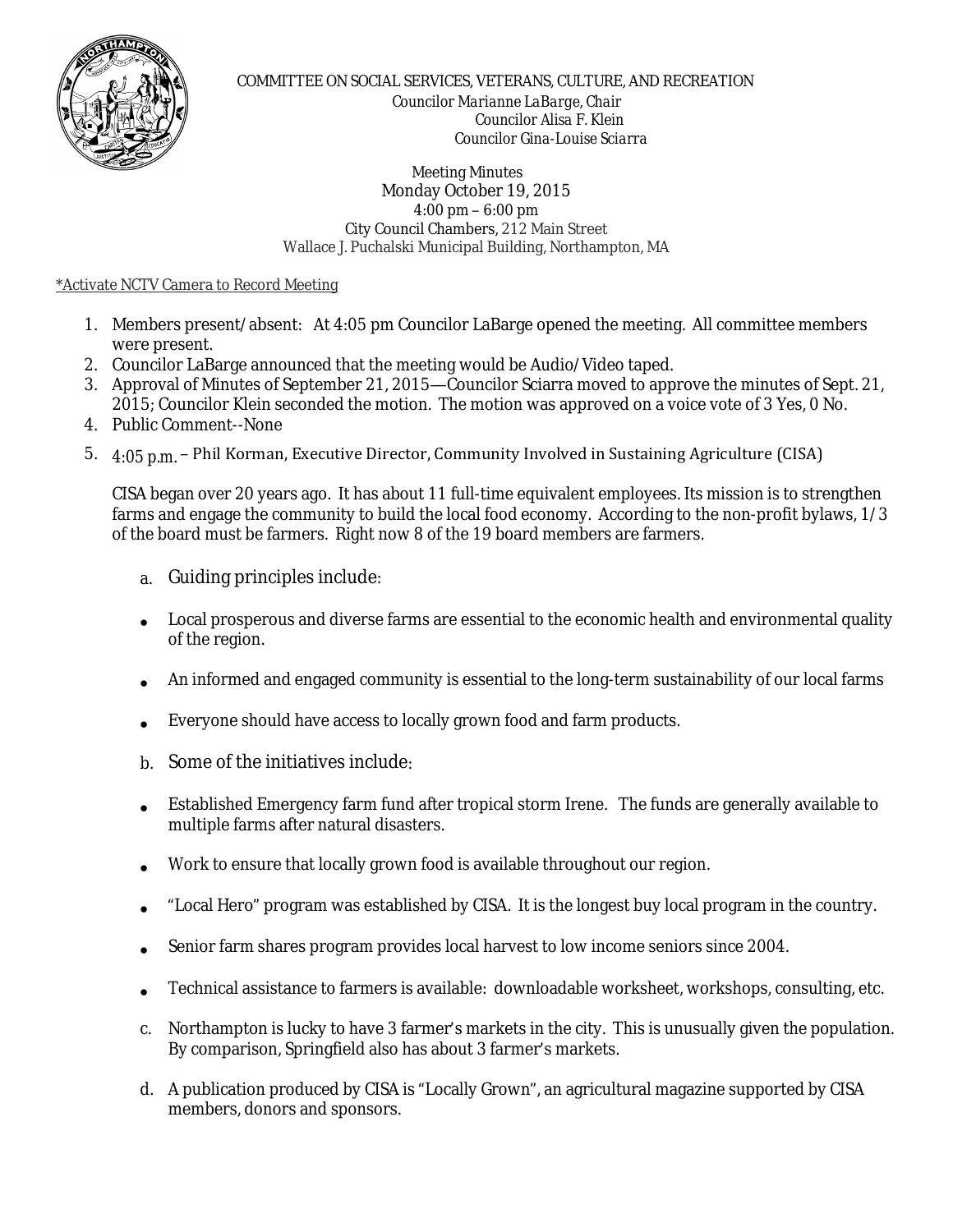- e. CISA is involved in connecting more people to local farms. Currently there are 406 farms and related businesses in this region that benefit from Local Hero marketing and educational efforts that build public demand for local farm products.
- f. CISA is involved in the Massachusetts food policy program. The Massachusetts Department of Public Health's Food Protection Program has a guide to help farmers and businesses comply with Massachusetts and federal requirements in order to start a wholesale food business. A wholesale food business sells products to other businesses; it does not sell products directly to the consumer.
- 6. *5:00 p.m.*  Oona Coy, One of the founders of Tuesday Market Oona talked about her program and gave the committee the following details:
	- a. Food Stamp connection @ Tuesday Market began in 2010.
	- b. Mass in Motion--Healthy Hampshire is a collaborative effort of Amherst, Belchertown, Northampton, and Williamsburg health and planning officials focusing on healthy eating, active living, and promotion of healthy and safe physical environments. Northampton is the lead community and serves as fiscal agent. The project is funded by the Massachusetts Department of Public Health's Mass in Motion Municipal Wellness and Leadership Initiative.
	- c. Mass in Motion-Healthy Hampshire is focusing on two low income communities to improve food system to improve health. They are involved in helping Tuesday Market coordinate getting people together.
	- d. Oona's Town Farm had three people working the farm and one person who worked the farmer's market. The nature of farming is that it is very difficult the pay people well to do farming work. The farmer's market provides a variety of opportunities to many businesses. Some businesses may want to use the Farmer's Market to test products, others may want to use the forum to establish themselves before a wholesale market is viable, etc.

## 7. *5:30 p.m.* – Clem Clay, Executive Director, Grow Food Northampton *The mission of the program is to promote food security by advancing sustainable agriculture in the area.* Goals include: increase the supply and access of space for food growing ; educate the community about sustainable agriculture; support the development of a vibrant local agricultural economy.

*Fresh Food Program at the Senior Center:* Costs \$1 per week; seniors must meet one of four income "tests"—it is called the Senior Farm Share Program. There are 30 slots; with 55 applicants the program made a decision to help all of the applicants. The program is run through a grant. Grow Food Northampton also sponsors workshops. GFN is also trying to work a similar model at schools.

*Grow Food Northampton provides double SNAP shares to make fresh local food more accessible.* Grow Food Northampton donates to hunger relief agencies, such as the Northampton Survival Center and Manna Soup Kitchen. They also coordinate volunteers for all deliveries.

8. Questions and Answers

City Councilor Marianne LaBarge spoke about the agenda for the Month of November 2015. Right now she has planned Sheri Hall Smith, Board President, CASA LATINA and Cliff McCarthy, President, Pioneer Valley